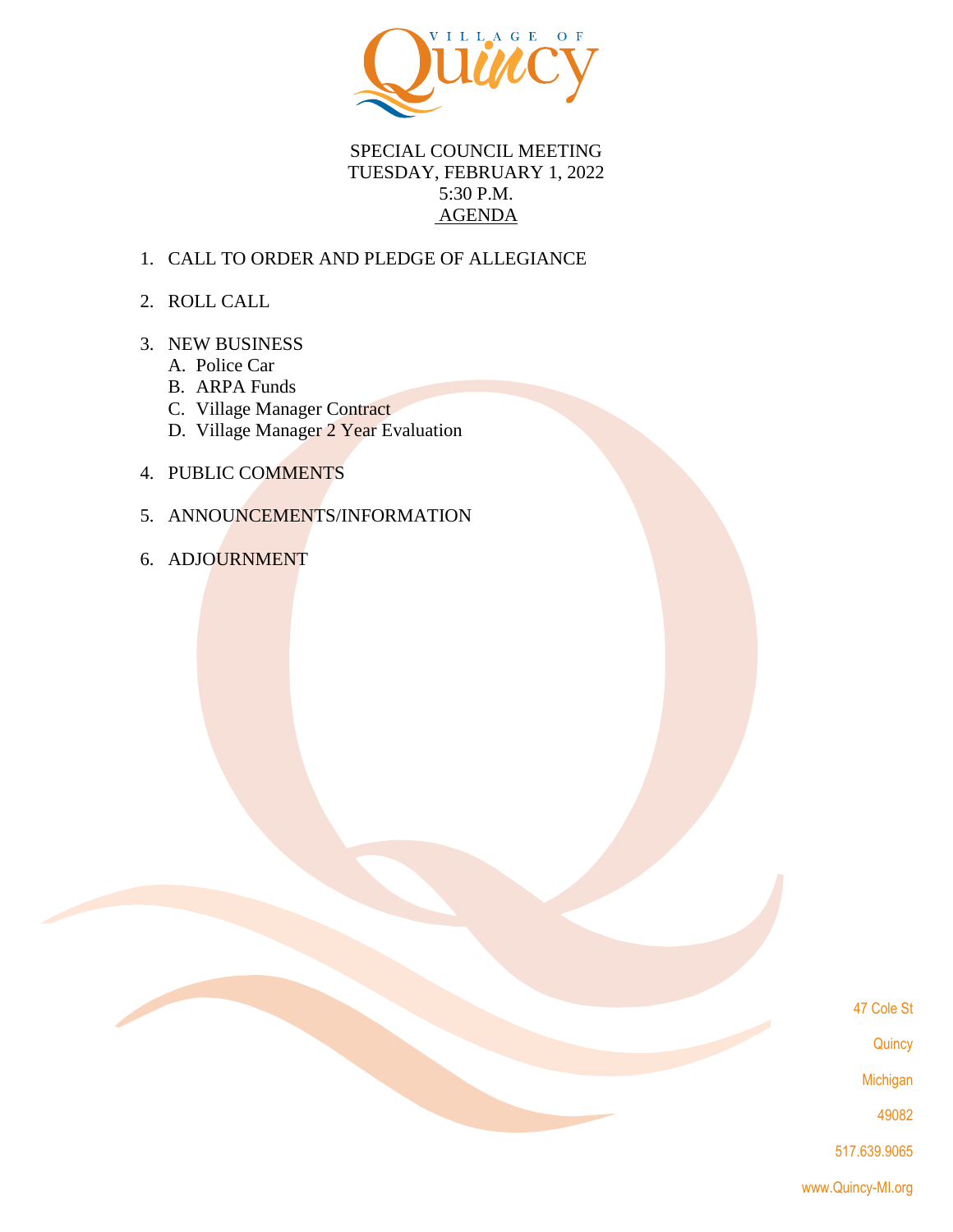36,689.40 TOM

01/22/2022

120211203110

3.30 T PLOT WS FT HOURS ASSEMENT WAS ARRESTED FOR A SALE PROPERANT RID PLUS WAY INDUCTOR A RECORD AND INDUCTOR AND INDUCTOR CONTINUES IN A REPORT OF A REPORT OF A REPORT OF A REPORT OF A REPORT OF A REPORT OF A REPORT OF **EXTERIOR<br>A CRISTIAN STELL WHEELS** . CLASS III HITCH RECEIVER<br>CLASS III HITCH RESERVED STATES IN THE STATE WITH SECTION IS FOR THE STATE WITH STATE STATE STATE STATE OF STATES IN THE STATE OF STATES IN THE STATE OF STATES IN THE STATE OF STATES IN THE STATE CHI-003451 EQUIPMENT QROUP 600A **HOLUDED ON THIS VEHICLE** STANDARD EQUIPMENT INCLUDED AT NO EXTRA GHARGE **PTIONE EQUIPMENT/OTHER** POLICE TIRES **Chird Go Further** ford,com  $\mathbb{R}$ NO CHARGE<br>00.025 9-мокиль, мв, 003451, иг241 14531  $\begin{array}{l} 8.32 \\ 2.33 \\ 2.34 \\ 2.35 \\ 2.36 \\ 2.37 \\ 2.38 \\ 2.39 \\ 2.30 \\ 2.31 \\ 2.32 \\ 2.33 \\ 2.35 \\ 2.36 \\ 2.37 \\ 2.38 \\ 2.37 \\ 2.38 \\ 2.39 \\ 2.30 \\ 2.33 \\ 2.33 \\ 2.35 \\ 2.37 \\ 2.37 \\ 2.38 \\ 2.39 \\ 2.39 \\ 2.39 \\ 2.39 \\ 2.39 \\ 2.39 \\ 2.39 \\ 2.39 \\ 2.39 \\ 2.$ 00'091<br>HD CHARGE<br>DO CHARGE . BLACK WINT FLOOR COVERING<br>COMPARY STATE STATE REVENUE AND STATE STATE STATE REVENUE AND THE STATE STATE STATE STATE STATE STATE STATE STATE STATE STATE STATE STATE STATE STATE STATE STATE STATE STATE STATE STATE STATE ST KO CHARGE **MTERIOR**<br>SARANJS SPLIT VIN'L REAR<br>SARANJS SPLIT VIN'L REAR A/C WIAUTOMATIC CLIS LATCHING SWITCHES **CATEGORY** 2022 UTILITY AND<br>119 WHEELBASE<br>3.3LTI VCT V6 FFV ENGINE<br>10-SPEED AUTO TRANSMISSION 10.00 This label is affixed pursuant to the Fedoral Automobile<br>Information Disclosure Act. Gasesline, Leense, and Tille Fees;<br>State and Local Laxes are not included. Dealer Installed oplions or accessories are not included unless listed above. **OWL divit MAP CKE SP06 TEM** 48-0050 OT 5B **. EUNESTIQUE DE 1978**<br>COLUMN MOUVITED SHIFTER<br>COLUMN MOUVITED SHIFTER<br>- FORD TELL COOLER<br>- FORD TELL WOUR<br>- FOUL-TIME ALL WHEEL DRIVE<br>- FOUL-TIME ALL WHEEL DRIVE **CONNON** POLICE BRAKES: 4 WHL DISC.<br>W/ ABS & TRACTION CONTROL<br>POWER STEERING WIEPAS HEAVY DUTY BUSPENSION<br>HEAVY-DUTY 80-AMP BATTERY<br>INI ERIOR TRUNK/LETQATE<br>RELEASE<br>RELEASE **NATI SAL TOP TRAY EAR VIEW CAMERA** isrek  $12021_{4.03}^{2.03}$  3110  $\frac{1}{\sqrt{100}}$   $\frac{1}{\sqrt{100}}$   $\frac{1}{\sqrt{100}}$   $\frac{1}{\sqrt{100}}$   $\frac{1}{\sqrt{100}}$   $\frac{1}{\sqrt{100}}$   $\frac{1}{\sqrt{100}}$   $\frac{1}{\sqrt{100}}$ EXTERIOR<br>INTERIOR<br>INTERIOR CLOTH FRTVINVL REAR<br>INTERIOR CLOTH FRTVINVL REAR Whatlar you define to lesse or finance your<br>Company of the second detection defined a self of the second detection of the second second<br>rows case or with with door finance. **PRICE INFORMATION**<br>BASE PRICE<br>TOTAL OFTIONS/OTHER TOTAL VEHICLE & OPTIONS/OTHER<br>DESTINATION & DELIVERY **TOTAL MSRP SPECIAL ORDER**  $1001191$ **. SAFET/VSECURITY:**<br>ADMINICE IRON TRISPER STRAIN AND SIDE<br>AMANDE IRON TRISPER STRAIN AND SIDE<br>AMANDE IRON TRISPER STRAIN AND SIDE STRAIN STRAIN STRAIN STRAIN STRAIN STRAIN STRAIN STRAIN STRAIN STRAIN STR<br>ADMINICE PRESSURE **MARBANTA**<br>FINDAR MARRANTY<br>FINDAR MARRANTY<br>FINDAR MARRANTY<br>FOATE EXTENDED SERVICE PLAN<br>CARE EXTENDED SERVICE PLAN CERO DEDUCTIBLE TRANSMISSION OL COOLER<br>TRANSMISSION-10-SPEED AUTO 0019591179 00029<br>00000005 11,245,00<br>00.015,00 (AHSIAI) **EPA Fuel Economy and Environment**  $\bigwedge$  WARNING: Operating, servicing and maintaining a passenger vehicle, pickup, truck, yan, or of read lead, which, which can expose you to chemicals invincing and include the convex proportion of the convex of the conv Star ratings range from 1 to 5 stars (  $\star\star\star\star\star\star$  ), with 5 being the highest<br>source: National Highway Traffic Safely Administration (NHTSA).<br>Source: National Highway Traffic Safely Administration (NHTSA). **fueleconomical submates and company** or biters<br>Cabautes personatized estimates and compane voluties **Allamedia** Annual fuel COSt Crash ctual results will vary for many reasons, including driving conditions and how you drive and maintain<br>our seat on 15,000 reage way variet & 2,255 per gallon. This is a dual tualed elotero Nie. All Oe is milies pr<br>our seat Side Based on the combined ratings of frontal, side and rollover.<br>Should ONLY be compared to other vehicles of similar size and weight Overall Vehicle Score Based on the risk of rollover in a single-vehicle crash. Rollover Crash assed on the risk of injury in a frontal Impact<br>Should ONLY be compared to other vehicles Frontal lased on the risk of injury in a side impac **DOSS-13** Driving Range<br>Cosane (10 mile) combined city/hwy **Fuel Economy** Ethanol (E85): 305 miles GOVERNMENT 5-STAR SAFETY RATINGS Rear seat Passenger Driver **Front seat** Ş This vehicle emits 459 ganns CC<sub>2</sub> per mile. The best emits O ganns per mite (talippe only). Producing and<br>distributing fual also create emissions; learn more at fueleconomy.gov. Fuel Economy & Greenhouse Gas Rating (abpack) Smog Rating taspack) 23 highway gallons per 100 miles similar size and weight Standard SUVs range from 14 to 105<br>WPG, The best vehicle rates 142 MPGe.<br>Values are based on gesoline and do not<br>reflect performence and ratings based on E85. Not Rated<br>Not Rated \* \* \* \* \* \* \*<br>\* \* \* \* \* \* \* Not Rated J \*\*\*\* ပ္ပ<br>(၂ 4)  $\odot \mathbf{C}$ | Insist on Ford Protect! | The oraly extended service<br>| plan fully backed by Ford and horrored at every Ford<br>| dealership in the U.S., Canada and Mesico. See your FortPatt Corvect<sup>ure</sup> treats and FortPatter Spacebook for Correction of Space Space (SpaceCorrection of SpaceCorrection of SpaceCorrection of SpaceCorrection of SpaceCorrection of SpaceCorrection of SpaceCorrection of Spa The modem is active and sending vehicle data<br>(e.g. diagnosites) to Ford. See in vehicle settings<br>(e.g. diagnosites) to Ford. See in vehicle settings lundian'ng Massage and tiera rates may aprin.<br>Ford website for our primery policy **\$2,750** pueds nox **585 Flexible FuelVehicle**<br>Ay Gasoline Ethanol (E85) **CONNO | FORD PROTECT** ຸ້ອ over 5 years sverage new vehicle. compared to the more in fuel costs Go Further  $\begin{array}{c} \hline \mathbf{0} \end{array}$ SCANDRIEXT IFRIGADES TO GOOGS www.ford.com/htp/privacy-temus/ an ar a sean foan<br>apply See your baal<br>poliv 8 Best Ē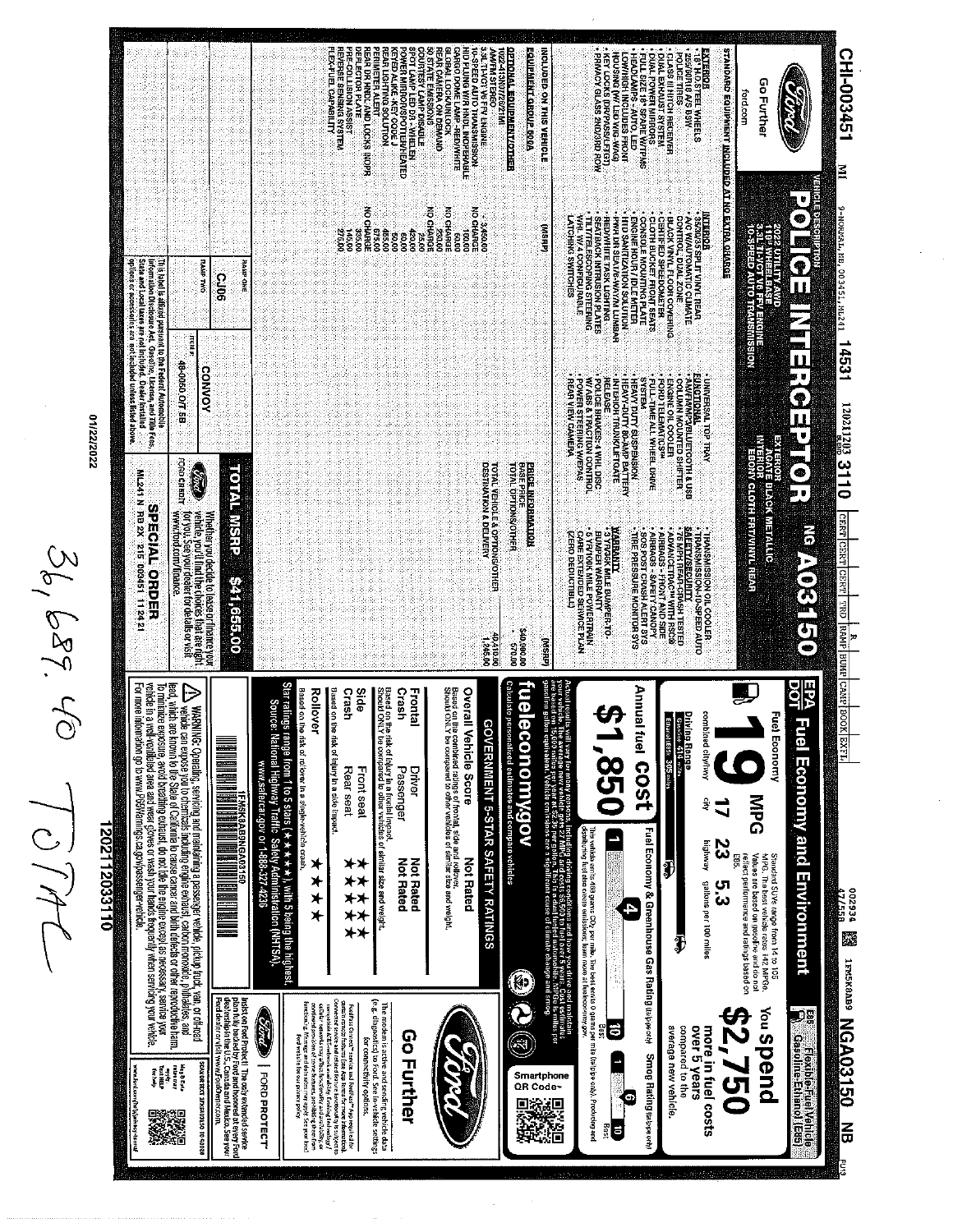

### **EMPLOYMENT AGREEMENT**

This Agreement is made effective as of February 1, 2022, between the VILLAGE OF QUINCY, STATE OF MICHIGAN, a municipal corporation of Branch County, Michigan, hereinafter referred to as "Village", and BRITTANY BUTLER, hereinafter referred to as "Employee". The parties agree as follows:

- I. The Village desires to employ the services of the Employee as Village Manager of the Village of Quincy as provided by Charter and Section 30.03 of the Codified Ordinances of the Village of Quincy.
- 2. Employee desires to accept employment as the Village Manager of said Village.

WHEREFORE, in consideration of the agreements and covenants set forth below, the parties agree as follows:

- 1. Duties.
	- a. The Village hereby agrees to employ the Employee as the Village Manager of the Village of Quincy to perform the functions and duties specified in the General Law Act Village Charter, being Public Act 3 of 1895, as amended, also known as MCL 61.1, et seq., as well as the Quincy Village Charter, and Section 30.03 o f the Codified Ordinances of the Village of Quincy. Employee shall perform the duties as set forth therein, as well as any other legally permissible and proper duties and functions as the Village Council shall from time to time direct.
	- b. The Village Council and the Employee will define such goals and objectives as they determine necessary for the proper operation of the Village and shall prioritize the goals and objectives. During the term of this, initial, contract, those goals and objectives shall be defined and reviewed on a three, six and 12 month basis.
- 2. Term.
	- a. The term o f this contract shall be one year, beginning on February 1, 2022 and ending on January 31, 2023, unless earlier terminated by either party under the provisions o f the contract.
	- b. The Employee agrees to remain in exclusive employ of the Village until the Village or Employee exercise the termination clause in section 3.



This institution is an equal opportunity provider

Micn:gan

Quincy

47 Cole St

49082

517.639.9065

www.Quincy-Ml.mg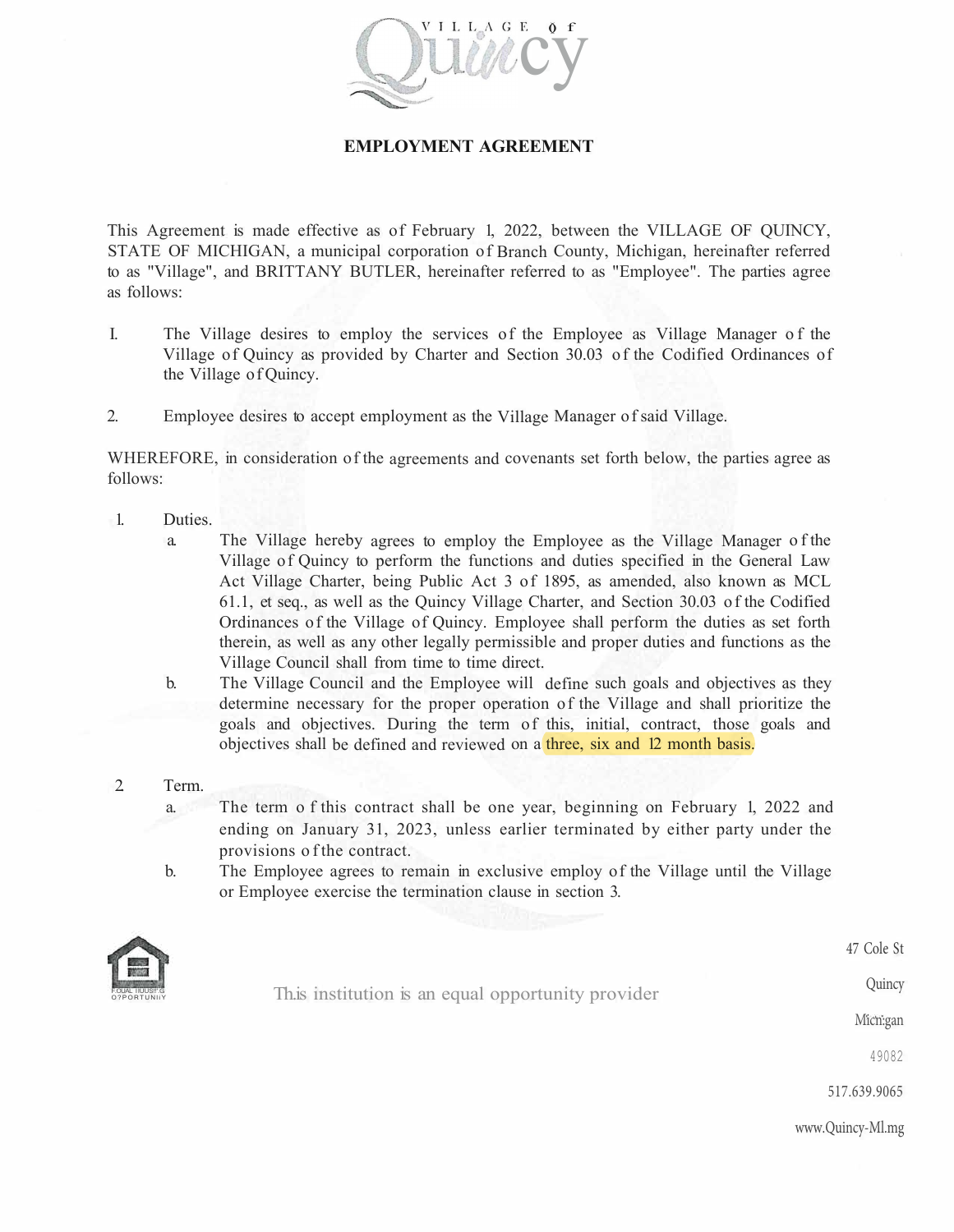- c. Nothing in this Agreement shall prevent, limit, or otherwise interfere with the right of the Village Council to terminate the services of the Employee at any time, subject only to the provisions of this Agreement, the Village Charter, the State Statutory Village Charter and Section 30.03 of the Codified Ordinances of the Village of Quincy. It is specifically understood and agreed by and between the parties that the Village shall have the right and power to terminate the services of the Employee at any time during the term of the Agreement, if, in the sole discretion of the Village, the Employee no longer serves at the Village's pleasure. It is further understood and agreed by and between the parties, however, that in the event the services of the Employee are terminated solely for the reason that the Employee no longer serves at the Village's pleasure, the Employee shall be entitled to a lump sum cash payment as hereinafter provided.
- d. Nothing in this Agreement shall prevent, limit or otherwise interfere with the right of the Employee to resign at any time from his position within the Village, subject only to the provisions set forth in Section 3, paragraph d. of this Agreement.
- e. In the event written notice is not given by either party to this Agreement sixty days prior to the termination date as hereinbefore provided, then this Agreement shall continue thereafter for one year periods.
- 3. Termination and Severance Pay.
	- a. The parties agree that the Employee may be terminated only by a supermajority of the Village Council, which supermajority shall be defined as being a minimum of 5 affirmative votes from all Council members. A simple majority, whether the Council, or those present and voting shall not be sufficient for termination.
	- b. In the event the Employee is terminated by the Village Council before the expiration of the term of employment or any period of continuation thereof solely for the reason that the Employee no longer serves at the Village's pleasure and if during such time the Employee is willing and able to perform the duties of the Village Manager, then, in that event, the Village agrees to pay the Employee a lump sum cash payment equal to one month of base salary and the cost of insurance for the same 1 month.
	- c. In the event the Employee is terminated by the Village Council before the expiration of the aforesaid term of employment for misconduct arising out of:
		- (i) repeated neglect and continuous inattention to duty or continuous absence f<sup>r</sup>om work not caused by illness or injury;
		- (ii) the endorsement of a recommendation to Council, on a matter in which the Employee stands to derive personal financial gain, without full and timely disclosure of said personal interest or profit to be derived therefrom;
		- (iii) the non-performance of duties, mandated by the Village Charter, Section 30.03 of the Codified Ordinances of the Village of Quincy, or statutory law, or deliberately withholding of the Employee's performance of such duties or service;
		- (iv) deliberate or deceitful falsification of public records, or misrepresentation to the Council with the intent to defraud;
		- (v) the conviction of a high misdemeanor or felony involving moral turpitude;
		- (vi) for any reason specified by law for the removal of a Village officer by the Governor;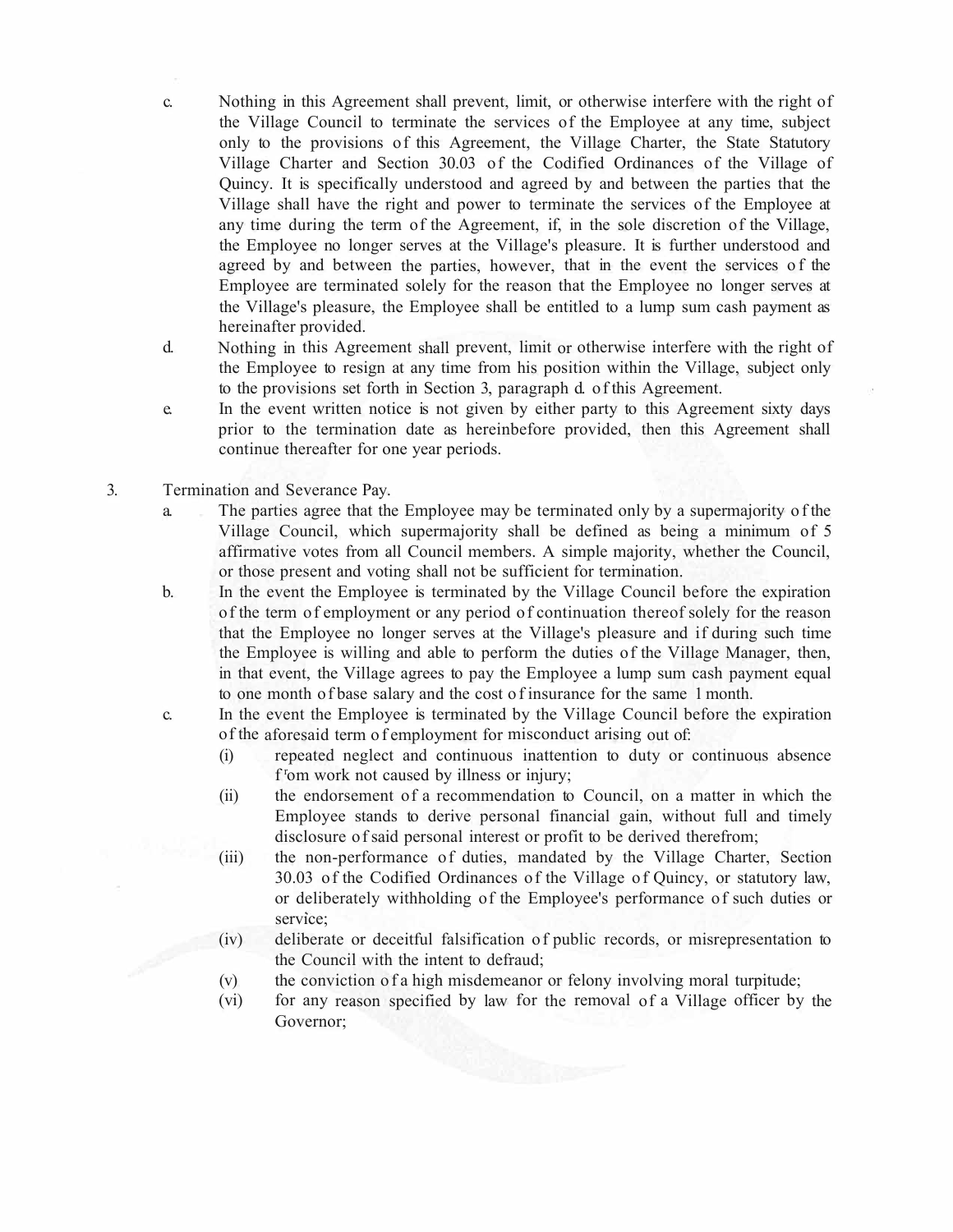- (vii) or violation of any of the stipulations and agreements contained in this Agreement, then said Employee shall not be entitled to any lump sum cash payment.
- d. In the event the Employee voluntarily resigns or retires from her position with the Village before the expiration of the aforesaid term of employment, then the Employee shall give the Village at least thirty (30) days written notice of this intention to resign or retire prior to the submission of said resignation or notice of retirement. The Employee shall not be entitled to the lump sum cash payment hereinbefore provided in the event of resignation or retirement.
- e. This Agreement may be terminated at any time by the mutual written consent of the parties. In the event of such mutually agreeable termination, then the parties hereto shall immediately be released from all obligations hereunder and further shall give and waive all rights, privileges and benefits hereunder.
- 4. Salary.
	- a. The Village agrees to pay the Employee for her services rendered as follows:
		- (i) From February 1, 2022 through January 31, 2023, the sum of  $$66,000.00;$
	- b. Other benefits.
		- (i) Employee shall be entitled to participation in the insurance program, which currently provides medical, dental, and optical coverage. Employee's participation shall be in accord with and consistent with the current offering by the Village for its other employees;
		- (ii) The Employee shall be eligible for participation in the retirement program as established by the Village. Employee shall be entitled to payments on his behalf from the Village; consistent with those made for other supervisory personnel. Currently the Village pays 6% of gross wages to said Plan. Employee shall be entitled to make contributions to said Plan in accordance with the terms of the retirement plan as currently adopted.
		- (iii) The parties acknowledge that the Village grants PTO (Personal Time Off) to its employees, in lieu of vacation or sick time. This time is granted on a calendar year basis. It is hereby further agreed that the Employee shall be entitled to PTO at the amount indicated in the employee handbook for the years the employee has served.
		- (iv) After the Employee has completed three months of service, the Village will provide at least \$3,000.00 per fiscal year for tuition reimbursement.
		- (v) The Village ,will provide a \$50 per month reimbursement for cell phone use to the employee.
	- c. In addition, the Village may increase said base salary and/or other benefits of the Employee in such amounts and to such an extent as the Village Council may determine desirable on the basis of any annual salary and job performance review of said Employee by resolution or contract with the Employee to be made at the same time as similar consideration is given to other employees generally.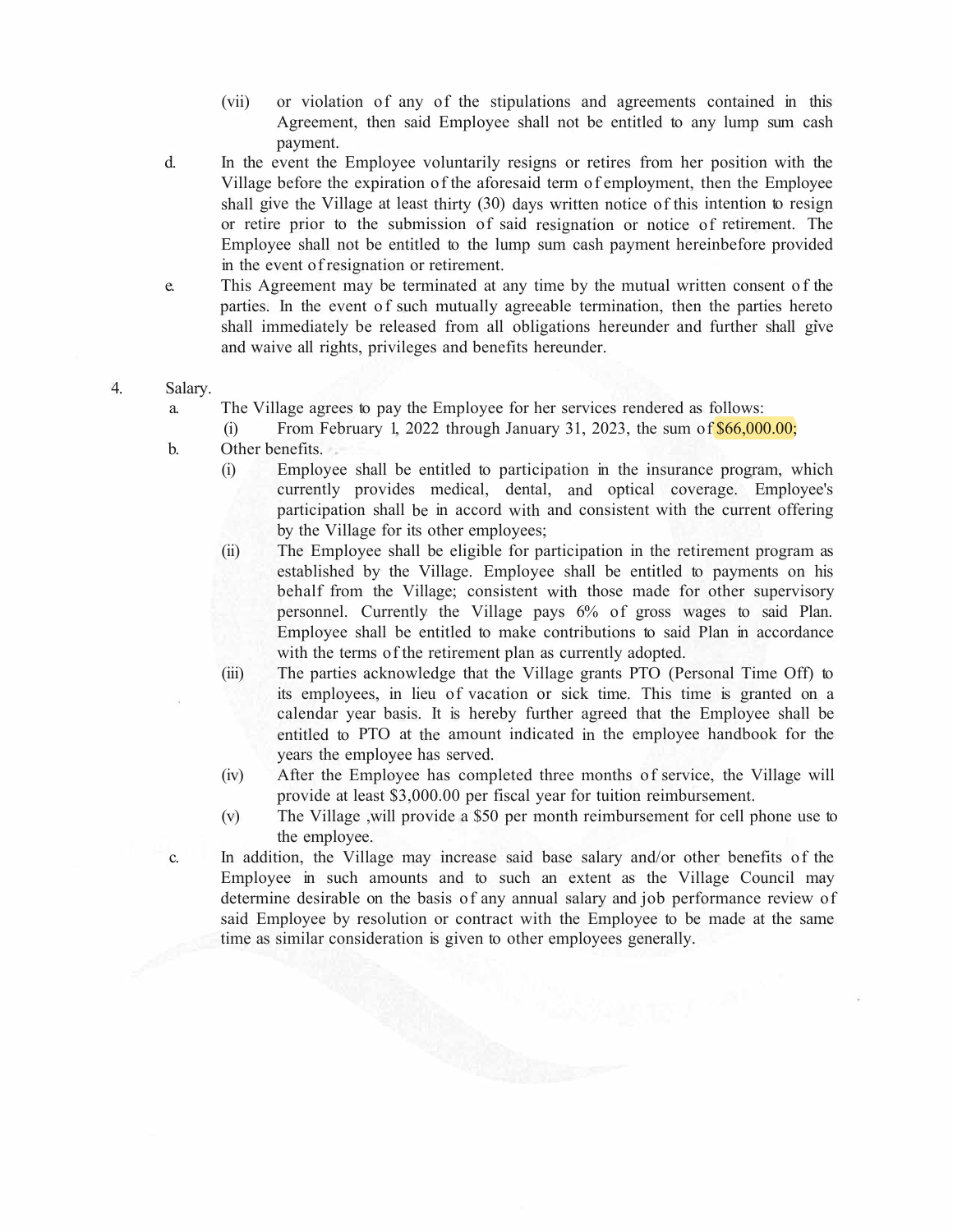- 5. Dues, Subscriptions, Professional Development and Expenses.
	- a. It is understood and agreed between the parties that the Employee may participate in the International City Manager's Association and the State chapter thereof, including serving as an officer of such organizations. The Employee may further participate in such other national, regional, state and local associations and organizations as the Village and the Employee may agree from time to time for the continued professional growth and advancement of the Employee and for the good of the Village. The Village shall budget and pay the professional clues and subscriptions of the Employee necessary for participation in such approved organizations.
	- b. The Village further agrees to budget and pay the travel and subsistence expenses of the Employee for attendance at conference and meetings of such other national, regional, state or local associations and organizations as the Village and Employee may agree from time to time. It is further understood and agreed between the parties that the Village shall budget and pay for the travel and subsistence expenses of the Employee for all course, institutes and seminars necessary for Employee's professional development and for the good of the Village as agreed upon from time to time between the Employee and the Village.
	- c. The Village recognizes that certain expenses of a non-personal and job affiliated nature incurred by the Village Manager and hereby agrees to reimburse or pay Council approved expenses that may include other general costs related to the effective completion of the Village Manager's duty upon receipt of duly executed expenses or petty cash vouchers, receipts, statements, or personal affidavits, which said documentation is to be provided by the Employee on a \veekly basis.
- 6. Other Terms and Conditions of Employment.
	- a. The Village Manager's position is considered exempt per FLSA regulations.
	- b. The Village Council shall fix any other tenns and conditions of employment, as it may determine from time to time, relating to the functions and duties of the Village Manager, provided such terms and conditions are not inconsistent with or in conflict with the provisions of this Agreement, the Village Charter and Ordinances, or any other law.
	- c. The Employee shall devote time, as needed or directed by Council to carry out the duties of the position and provided for the effective implementation of the programs and services of the Village.
	- d. All provisions of the Village Charter and Ordinances, and regulations and rules of the Village relating to the vacation and sick leave, holidays, and other benefits and working conditions as they now exist or hereafter may exist shall apply to the Employee as they would to other employees of the Village, except as otherwise provided herein.
	- e. The Employee shall be subject to all provisions of the Emplyee Handbook and policies of the Village.
	- f. During the term of this contract, the Employee shall be evaluated at or around the three, six and 12 month anniversary dates of the contract. Unless the Employee expressly requests otherwise, in writing, the evaluatin of the Employee shall be conducted in executive session of the governing body and shall be considered confidential to the extent permitted by law. The evaluation shall be based upon the goals and objectives set by the Council and Employee; the performance of the Employee as administrator, staff supervisor and program leader, and any other

 $\mathcal{A}_2$